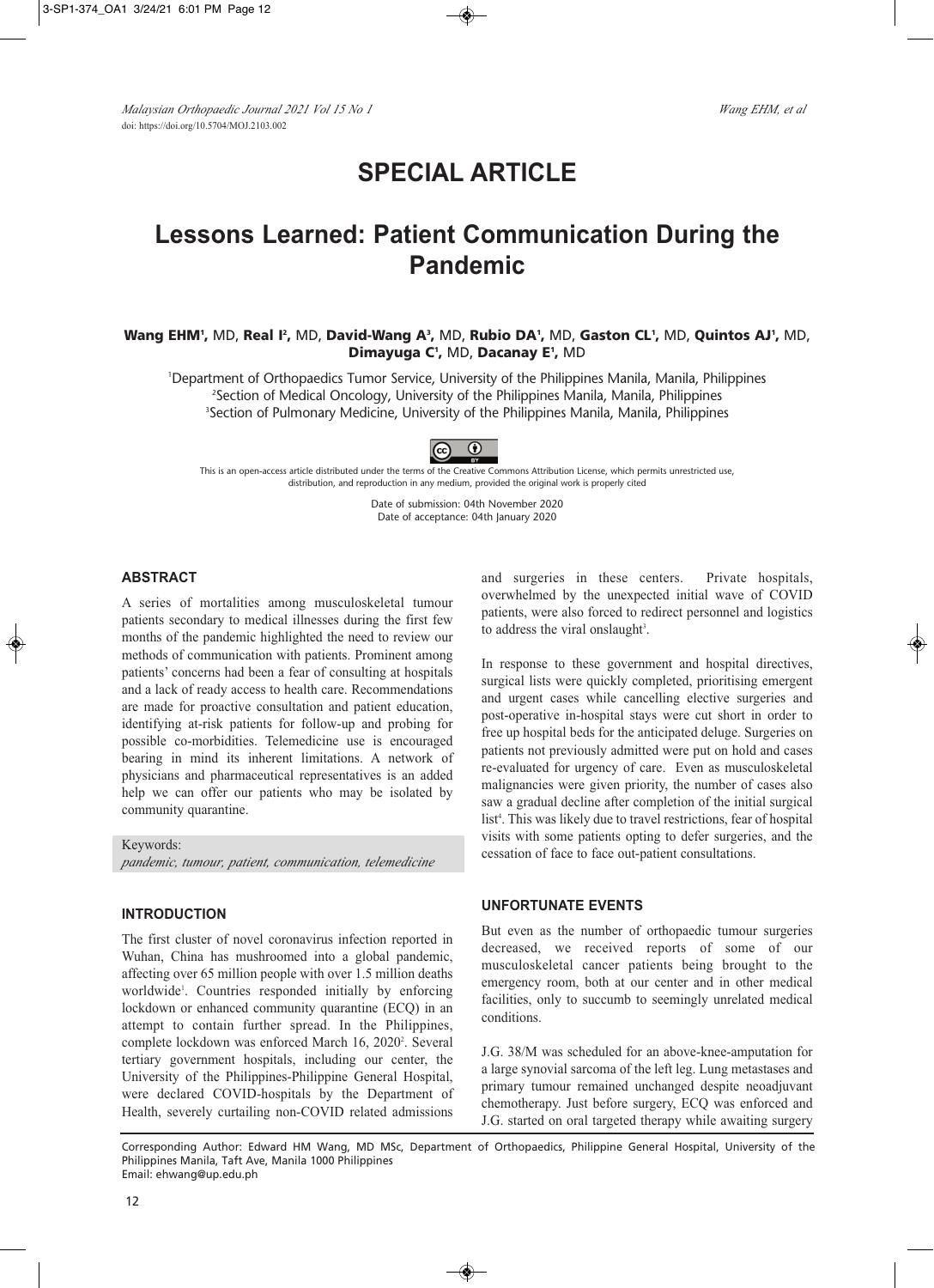schedule. During this time, despite developing a persistent cough, he deferred consultation for several weeks due to fear of COVID infection until he became dyspneic and febrile. At the emergency room, he was intubated; a diagnosis of community-acquired pneumonia was made but he expired shortly after intubation.

P.L. 68/F had a recurrent malignant melanoma of the left upper arm for which she deferred surgery since start of the pandemic. She finally decided on surgery four months into the pandemic but while initiating clearances for surgery, she developed fever and disorientation. At the emergency room, it was discovered she had urosepsis and though she had earlier urinary tract symptoms, she had been wary to seek consultation. She succumbed to fatal arrhythmia triggered by the systemic infection.

A.M.F. 52/F had papillary thyroid CA with a large metastatic left proximal humerus lesion. In preparation for possible surgery, the tumour was subjected to arterial embolisation, shortly after which a lockdown was declared. The patient returned home to a nearby province and could not travel back to Manila for follow-up or treatment. Neither was she able to secure appropriate medication or schedule a clinic visit in her hometown. Two weeks later, she developed chills and vomiting and was brought to the emergency room of a local hospital where she expired. Cause of death was unknown to us.

What had happened? While awaiting surgeries, patients had developed other medical problems but they had either refused to consult at hospitals or were unable to access appropriate medical care. Both scenarios might be a reflection of insufficient communication between health care providers and patients; even if the former had prescribed medications, clarified surgical schedules and provided general instructions for continuing care.

#### **LESSONS LEARNED**

Providing instructions to patients similar to pre-COVID times may be inadequate as there are other important factors in play which impact on patient health-seeking behaviour during a pandemic. For example, it is important to recognise the increased level of distress that cancer patients and their families might face not only about their diagnosis and treatment but also about the pandemic itself 5 . Chen *et al*, in a prospective study on lung cancer patients in a Taiwanese hospital during the SARS epidemic, showed that nearly twothirds of patients were afraid of entering a hospital for fear of acquiring SARS, and some patients ceased chemotherapy altogether 6 . This was also evident in a group of noncancer paediatric patients where fear of infection with SARS-CoV-2 prevented parents from accessing hospital care, resulting in admissions to ICU and non-COVID related mortalities<sup>7</sup>. Patients need to be reminded to seek continuing medical

care, and equally importantly, be reassured that visits to health providers are safe and possible as long as proper precautions are undertaken. Clinicians, in general, should go beyond their normal scope of work to educate the public and allay their fear and concerns, and assure them that they still have access to high-quality, multidisciplinary care for any medical (illness) 8 .

It may also be necessary, especially during the pandemic, to provide proactive follow-up on select high-risk patients rather than rely on them to follow-up on their own. This group of patients would include those on adjuvant treatment, whether chemotherapy or radiotherapy, patients with malignant neoplasms and older aged patients.

Telemedicine is now routinely used to communicate with patients remotely via hospital hotline and expanded<br>telehealth capabilities<sup>3,5</sup>. Telemedicine has been telehealth capabilities $3,5$ . . Telemedicine has been demonstrated to improve access to care and decrease health care costs<sup>9</sup>. But while virtual care is one of the best alternatives to reduce hospital footprint, it is also still a method of communicating with patients relatively unfamiliar to clinicians. The details and subtleties of interactions with patients, such as body language and verbal responses may be difficult to capture in teleconsultations<sup>10</sup>. As such, doctors may be unable to capture and patients unable to fully express their fears about both their condition and their concerns about visits to health care facilities.

It will be helpful therefore for the clinician during teleconsultation with a cancer patient to remember the latter's vulnerability to infection and the frequent presence of accompanying comorbidities in cancer patients. Probing questions can be asked by the clinician in an attempt to ferret out these problems. Exactly how susceptible cancer patients are to infection with severe acute respiratory syndrome coronavirus 2 (SARS-CoV-2) has yet to be established. But patients with compromised immune systems are thought to be particularly vulnerable. Individuals who are undergoing active treatment with chemotherapy or radiotherapy are deemed to be at heightened risk of severe illness from COVID-1911 . Similarly, Omarini *et al* <sup>12</sup> noted a much higher rate of mortality (22%) among cancer patients on active anticancer drugs compared to the population without cancer of the same age. Restriction of movement and confinement to homes with limited walking areas in patients whose musculoskeletal cancers already limit mobility can only further adversely affect both physical and mental health as was evident in the presented patients.

At the same time, comorbidities have been consistently found to adversely affect cancer survival<sup>13</sup>. Our second patient had recently developed a urinary tract infection which had not been identified and managed during the ECQ. Left untreated, she developed urosepsis and eventually succumbed to the infection. The negative impact of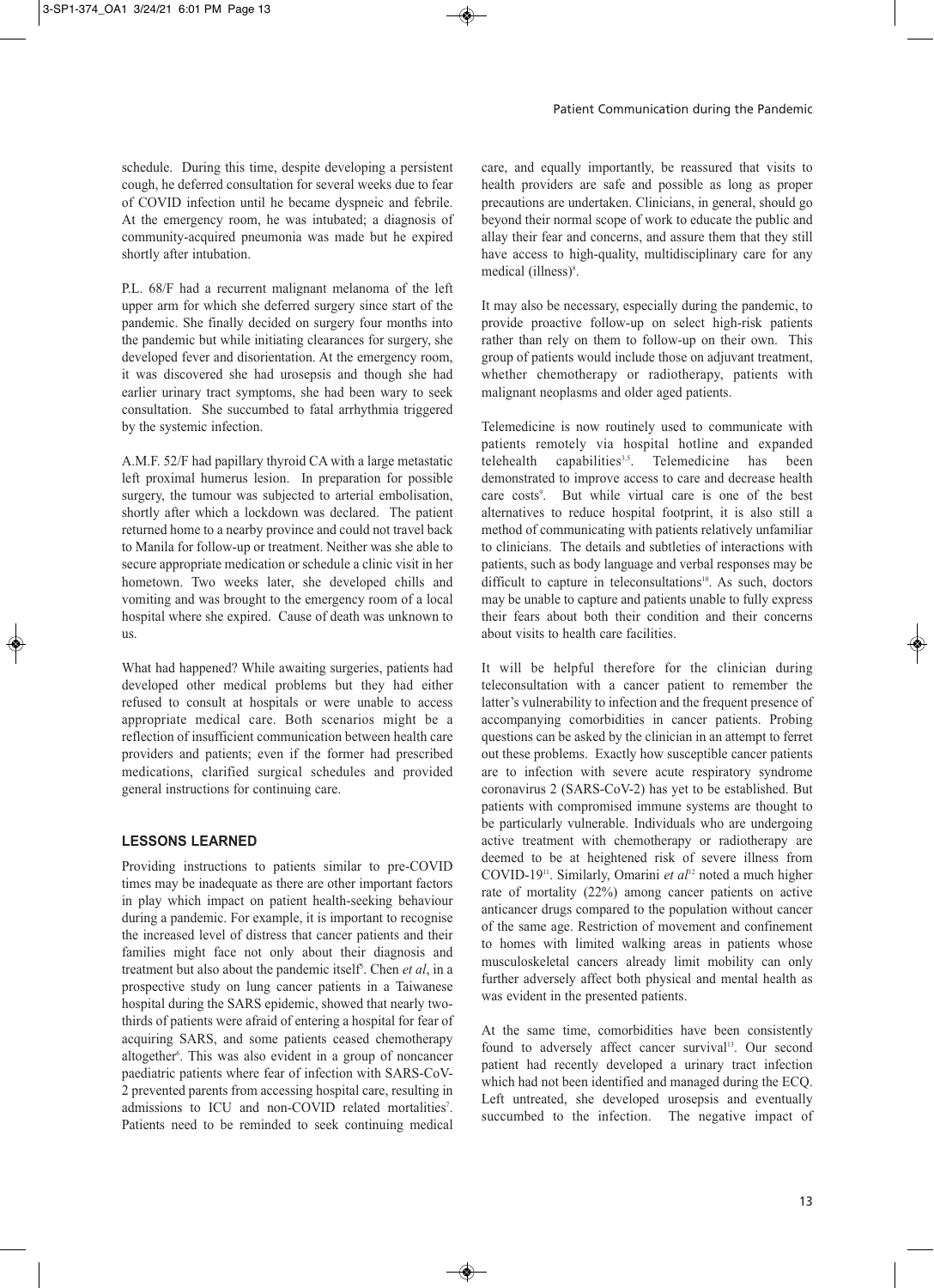comorbidities on cancer is amplified by their suboptimal treatment during the COVID pandemic, whether from difficulty accessing health care or from the patient's own fears about visiting health care facilities.

Finally, as it is not always possible to predict which health facilities will remain open during a pandemic, clinicians can proactively identify a physician network and provide patients with a list of clinicians they can consult with in their hometown. The same can be done for representatives of pharmaceutical companies in order for patients to have easy access to cancer medications. Upon declaration of ECQ, patient 3 could neither travel back to our hospital nor access specialists and medications in her hometown. While these problems are true around the world, some of them are further highlighted in the setting of low and middle-income countries (LMIC) 14,15 .

### **RECOMMENDATIONS**

In summary, a series of mortalities during the start of the pandemic among musculoskeletal tumours patients awaiting surgery highlights the need for us clinicians to:

- 1. Maintain open lines of communication with patients at all times
- 2. Actively educate patients about the ongoing pandemic
- 3. Allay patients' fears about hospital visits, reassuring them about hospital safety as long as everyone is properly protected
- 4. Proactively identify at-risk patients and regularly followup on them rather than wait for them to follow-up
- 5. Actively use telemedicine but be aware of its inherent limitations especially the difficulty of identifying the details and subtleties of interactions more readily detectable in physical consultations
- 6. Remember that cancer patients can be more prone to infections and have associated comorbidities which may remain undetected; thus, the need to try and ferret out these problems with probing questions
- 7. Proactively identify a physician and pharmaceutical network to provide healthcare and medicine access to patients who may be stranded in their hometowns due to community quarantine

While these modifications to our communication with patients are modeled and implemented during this pandemic, they may very well be adopted for future pandemics and calamities in order to further improve health care delivery to our patients.

#### **REFERENCES**

- 1. World Health Organization (WHO): WHO Coronavirus Disease (COVID-19) Dashboard. 2020. https://covid19.who.int/ (accessed on 09 December 2020)
- 2. Medialdea SC. Memorandum from the Executive Secretary on the Community Quarantine Over the Entire Luzon and Further Guidelines for the Management of the Coronavirus Disease 2019 (COVID-19) Situation. 2020. https://www.officialgazette.gov.ph/downloads/2020/03mar/20200316-MEMORANDUM-FROM-ES-RRD.pdf (accessed on 08 June 2020)
- 3. Ting FI, Sacdalan DB, Abarquez HS, Uson AJ. Treatment of cancer patients during the COVID-19 pandemic in the Philippines. ecancer. 2020;14:1040. doi: 10.3332/ecancer.2020.1040
- 4. UP-Musculoskeletal Tumor Unit Census. January to March 2020. Available from: senior author upon request. (accessed on 08 June 2020).
- 5. Al-Shamsi HO, Alhazanni W, Alhuraiji A, Coomes EA, Chemaly RF, Almuhanna M, *et al*. A Practical Approach to the Management of Cancer Patients During the Novel Coronavirus Disease 2019 (COVID-19) Pandemic: An International Collaborative Group. Oncologist. 2020;25(6):936-e945. doi: 10.1634/theoncologist.2020-0213
- 6. Chen YM, Perng RP, Chu H, Tsai CM, Whang-Peng J. Impact of severe acute respiratory syndrome on the status of lung cancer chemotherapy patients and a correlation of the signs and symptoms. Lung Cancer. 2004;45(1):39-43. doi: 10.1016/j.lungcan.2004.01.002
- 7. Lazzerini M, Barbi E, Apicella A, Marchetti F, Cardinale F, Trobia G. Delayed access or provision of care in Italy resulting from fear of COVID-19. *Lancet Child Adolesc Health.* 2020; 4(5): e10-1. doi: 10.1016/S2352-4642(20)30108-5
- 8. Pothiawala S. Covid-19 and its danger of distraction, *Qatar Med J.* 2020(1): 17. doi: 10.5339/qmj.2020.17
- 9. Sirintrapun SJ, Lopez AM. Telemedicine in Cancer Care. *J Clin Oncol.* 2018; 38: 540-5. doi: 10.1200/EDBK\_200141